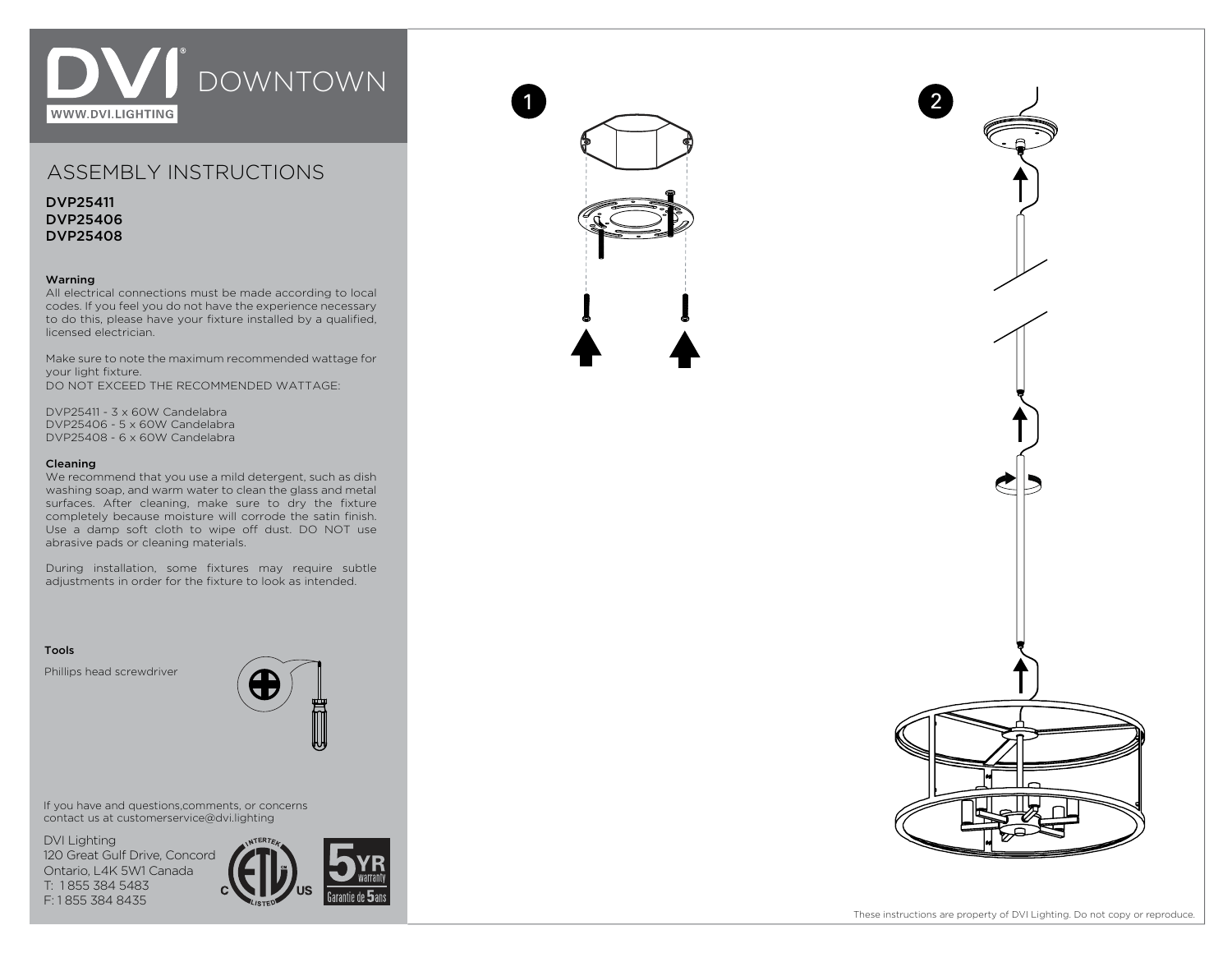

- Connect the copper ground wire to ground wire If you only have two wires coming from the electrical box, connect the fixture's copper wire to the green ground screw on the mounting plate. A.
- B. Connect the white fixture wire to white supply wire.
- C. Connect the black fixture wire to black supply wire.

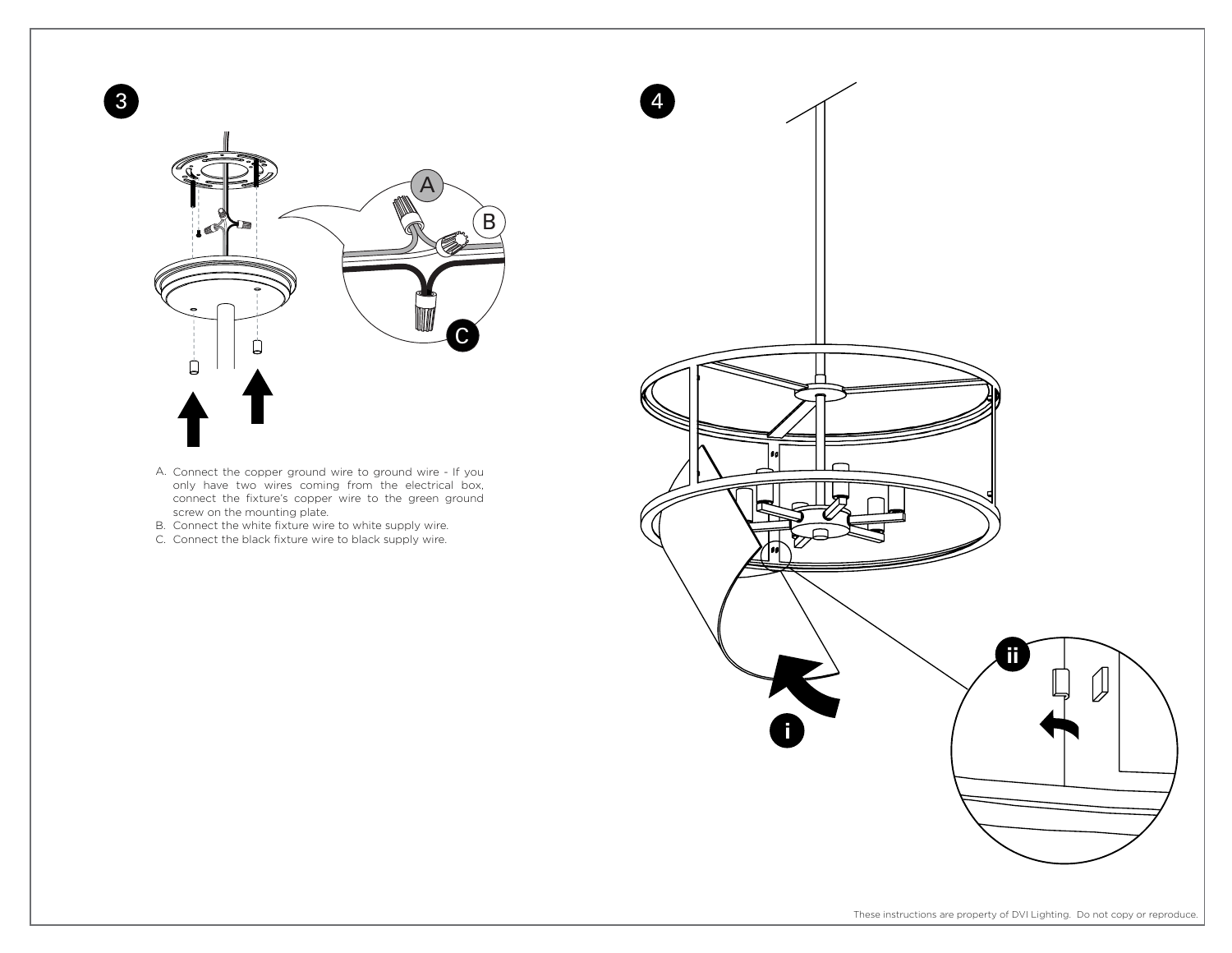

# PLAN DE MONTAGE

DVP25411 DVP25406 DVP25408

## Avertissement

Risque d'incendie et de choc électrique. Ce produit doit être installé par un electricien qualifié et certifié. Votre filerie doit être conforme aux codes locaux et nationaux. Si vous n'avez que deux fils dans votre boite electrique, vissez le fil en cuivre sur la barre transversals de l'appareil.

NE PAS EXCÉDER LE WATTAGE RECOMMANDÉ:

DVP25411 - 3 x 60W Candélabre DVP25406 - 4 x 60W Candélabre DVP25408 - 6 x 60W Candélabre

### Nettoyage

Épousseter, pour nettoyer le verre à fond, laver à la main avec un savon doux et assécher immédiatement pour retenir le fini satiné. N'utilisez pas de produits abrasifs ou chimiques.

Le luminaire peut nécéssiter de léger ajustement pendant l'installation.

### Instruments

Tournevis Phillips



Pour toutes questions ou commentaires veuillez nous contacter au customer.service@dvi.lighting

DVI Lighting 120 Great Gulf Drive, Concord Ontario, L4K 5W1 Canada T: 1 855 384 5483 F: 1 855 384 8435